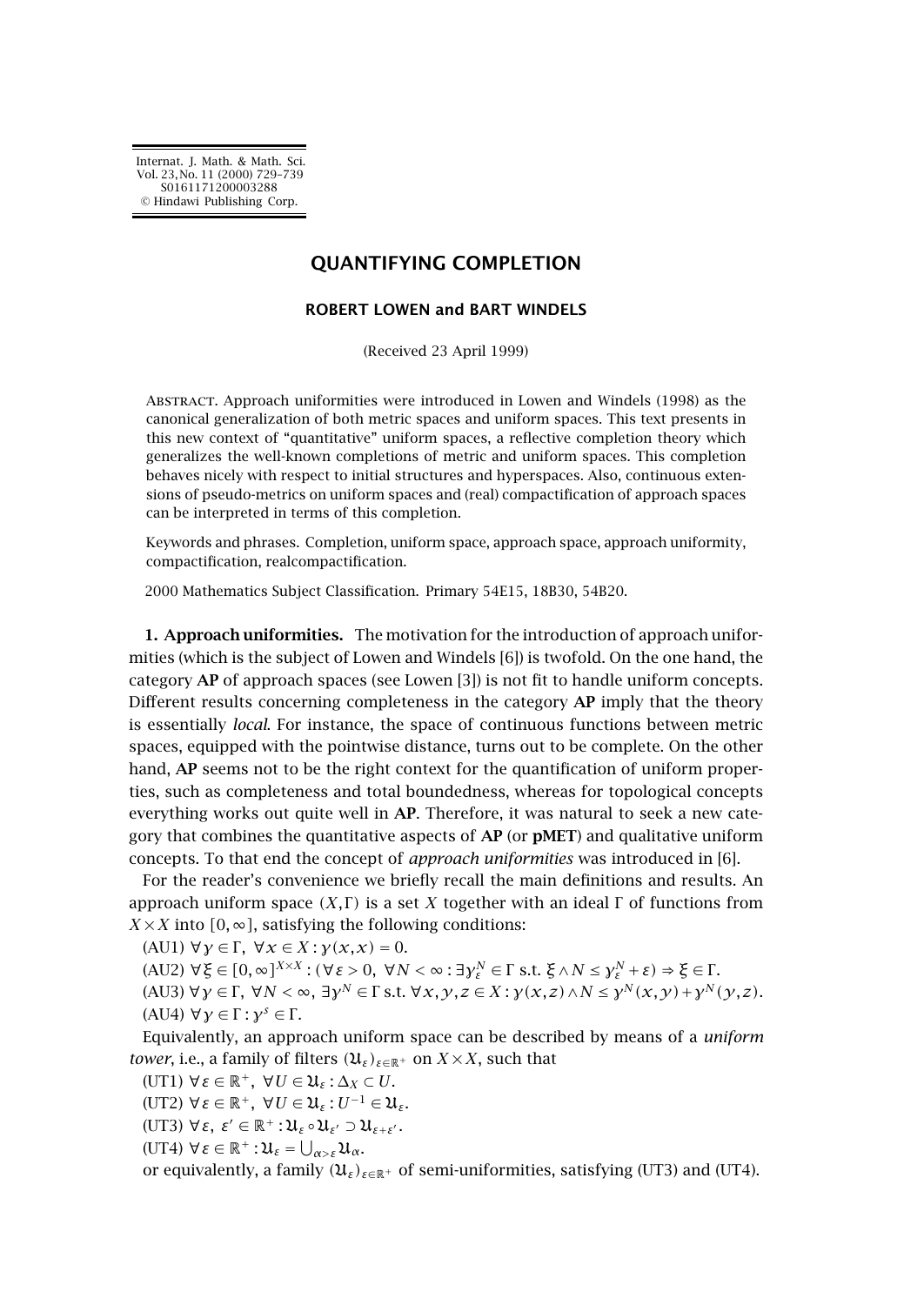For example, if *d* is a pseudo-metric, then the collection  $\Gamma(d) := \{ \gamma \mid \gamma \leq d \}$  is an approach uniformity. It is referred to as the *metric approach uniformity* induced by *d*.

If U is a uniformity, then the trivial tower *(*U*)ε(*U on every level *ε)*, is a uniform tower, defining an approach uniformity Γ *(*U*)*, which is referred to as the *uniform approach uniformity* induced by  $U$ . If  $(X, \Gamma)$  and  $(Y, \Psi)$  are approach uniform spaces, then a function  $f : (X,\Gamma) \to (Y,\Psi)$  is called a *uniform contraction* if and only if  $\forall \psi \in$  $\Psi$  :  $\psi \circ (f \times f) \in \Gamma$ .

The category **AUnif** of approach uniform spaces and uniform contractions is a topological category. It contains **Unif** both reflectively and coreflectively and **pMET** coreflectively.

Approach uniformities establish a context for quantifying uniform concepts. In [\[5\]](#page-10-0), a measure of total boundedness (and precompactness), of completeness and of uniform connectedness is presented.

For every approach uniformity  $(X, \Gamma)$  and for any  $x \in X$  we can consider the set

$$
\mathfrak{A}(\mathbf{x}) := \{ \mathbf{y}(\mathbf{x}, \cdot) \mid \mathbf{y} \in \Gamma \} \subset [0, \infty]^X. \tag{1.1}
$$

The family  $(\mathfrak{A}(x))_{x\in X}$  defines an ordinary approach structure on *X*, which we shall call the *underlying approach structure* of Γ . This procedure yields a forgetful functor *A*: **AUnif** → **AP**.

Also recall that in any approach space  $(X,(\mathcal{A}(\mathcal{X}))_{\mathcal{X}\in X})$  and for any filter *f* on *X* and any  $x \in X$ , we denote

$$
\lambda \mathfrak{f}(x) := \sup_{\varphi \in \mathfrak{A}(x)} \inf_{F \in \mathfrak{f}} \sup_{y \in F} \varphi(y). \tag{1.2}
$$

**2. Cauchy filters.** Let *X* be a set, and let  $U \subset X \times X$ . Then we denote

$$
\theta_U: X \times X \longrightarrow [0, \infty]: \begin{cases} (x, y) \longrightarrow 0 & \text{if } (x, y) \in U, \\ (x, y) \longrightarrow 1 & \text{if } (x, y) \notin U. \end{cases}
$$
 (2.1)

**PROPOSITION 2.1.** *Let*  $(X, \Gamma)$  *be an approach uniform space, and let*  $\frac{1}{2}$  *be a filter on X. Then the following are equivalent.*

- (1) F *is Cauchy with respect to the uniform coreflection.*
- (2) ∀*γ* ∈ Γ *,* ∀*ε >* 0*,* ∃*F* ∈ F : *θF*<sup>×</sup>*<sup>F</sup>* +*ε>γ.*

**PROOF.**  $\mathbf f$  is Cauchy with respect to the uniform coreflection  $\mathfrak{U}_0$  if and only if

$$
\forall U \in \mathfrak{U}_0, \exists F \in \mathfrak{f} : F \times F \subset U
$$
  
\n
$$
\iff \forall y \in \Gamma, \forall \varepsilon > 0, \exists F \in \mathfrak{f} : F \times F \subset \{y < \varepsilon\}. \tag{2.2}
$$
  
\n
$$
\iff \forall y \in \Gamma, \forall \varepsilon > 0, \exists F \in \mathfrak{f} : \theta_{F \times F} + \varepsilon > y.
$$

A filter on *(X,Γ)* is called *(Γ-)Cauchy* if and only if it satisfies the conditions of the previous proposition.

**DEFINITION** 2.2. Two filters  $f$  and  $g$  on *(X, Γ)* are called *equivalent* if and only if F∩g is Cauchy.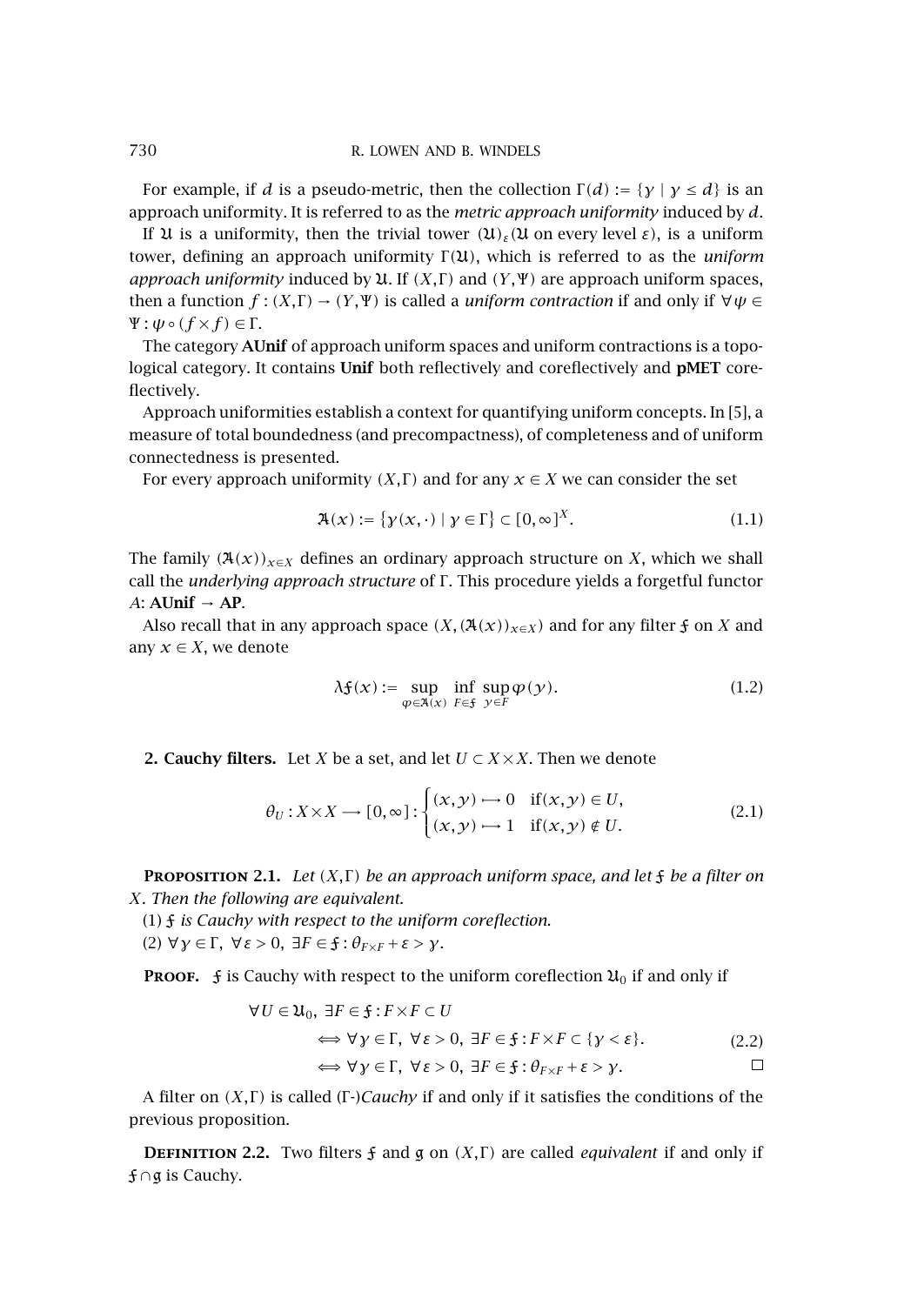<span id="page-2-0"></span>In Lowen [\[3\]](#page-10-0) Cauchy filters in approach spaces are introduced: a filter F on *X* is called Cauchy with respect to the approach space  $(X, (\mathcal{A}(x))_x)$  if and only if  $\inf_{x \in X} \lambda \mathfrak{f}(x) = 0$ . This definition yields a categorically nice completion theory in **AP** (see [\[3\]](#page-10-0)).

We have the following relationship between **AP**-Cauchy filters and **AUnif**-Cauchy filters.

**PROPOSITION 2.3.** *Let*  $(X, \Gamma)$  *be an approach uniform space, and let*  $(X, A(\Gamma))$  *denote its underlying approach space. For any filter* F *on X, we have*

$$
\text{if is } A(\Gamma) \text{-}Cauchy \Longrightarrow \text{if is } \Gamma \text{-}Cauchy. \tag{2.3}
$$

**PROOF.**  $\oint$  is  $A(\Gamma)$ -Cauchy if and only if  $\inf_{x \in X} \lambda \oint_x (x) = 0$ , i.e., if and only if

$$
\forall \varepsilon > 0, \ \exists x \in X, \ \forall y \in \Gamma, \ \exists F \in \mathfrak{f}, \ \forall y \in F : y(x, y) < \varepsilon. \tag{2.4}
$$

Let  $\gamma \in \Gamma$  and  $\varepsilon > 0$ . Take  $\gamma^N \in \Gamma$ ,  $\gamma^N$  symmetric, such that  $\forall x, \gamma, z \in X : \gamma(x, z) \land N \leq$ *γ*<sup>*N*</sup>(*x, y*) + *γ*<sup>*N*</sup>(*y,z*) for some *N* > *ε*, and take *x*<sub>0</sub> ∈ *X* and *F* ∈ *f* such that ∀*y* ∈ *F* : *γ*<sup>*N*</sup> (*x*<sub>0</sub>, *γ*) < *ε*/2. Clearly, we have  $∀$  *γ*, *z* ∈ *F*:

$$
\gamma(y, z) \wedge N \le \gamma^N(y, x_0) + \gamma^N(x_0, z) \le \varepsilon. \tag{2.5}
$$

Consequently,

$$
\forall y \in \Gamma, \ \forall \varepsilon > 0, \ \exists F \in \mathfrak{f}, \ \forall x, y \in F : y(x, y) \le \varepsilon,\tag{2.6}
$$

which means that *f* is Γ-Cauchy.

**PROPOSITION 2.4.** Let  $(X, \Gamma)$  be an approach uniformity, and let  $\frac{1}{2}$  be a Cauchy filter *on X. Then*  $\mathcal{B} := \{ \{y \mid \inf_{x \in F} y(x, y) < \alpha \} \mid y \in \Gamma, \alpha > 0, F \in \mathcal{F} \}$  *is a filterbasis for a Cauchy filter* M*, coarser than* F*. Moreover,* M *is the coarsest Cauchy filter with that property. Consequently,* M *and* F *are equivalent.*

**PROOF.** Let  $\mathfrak{U}_0$  denote the uniform coreflection of Γ. The proof becomes folklore, if one observes that

$$
\mathfrak{B} = \{ U(F) \mid U \in \mathfrak{U}_0, F \in \mathfrak{f} \}. \tag{2.7}
$$

**DEFINITION 2.5.** An approach uniformity  $(X, \Gamma)$  is called complete if and only if every Γ -Cauchy filter converges (with respect to the underlying topology of the uniform coreflection of Γ).

Thus an approach uniformity is called complete if and only if its uniform coreflection is complete.

By Proposition 2.3, we know that if  $(X, \Gamma)$  is **AUnif**-complete, then  $(X, A(\Gamma))$  is **AP**complete. The converse need not be true.

**EXAMPLE** 2.6. Let  $(E, \|\cdot\|)$  be a non-reflexive Banach space. If E is equipped with the initial **AP**-structure *δ* for the source

$$
(f: E \longrightarrow \mathbb{R})_{f \in E^{\star}, \|f\|_{E^{\star}} \le 1},\tag{2.8}
$$

(where R is equipped with the usual distance), then *E* is complete in **AP**.

 $\Box$ 

 $\Box$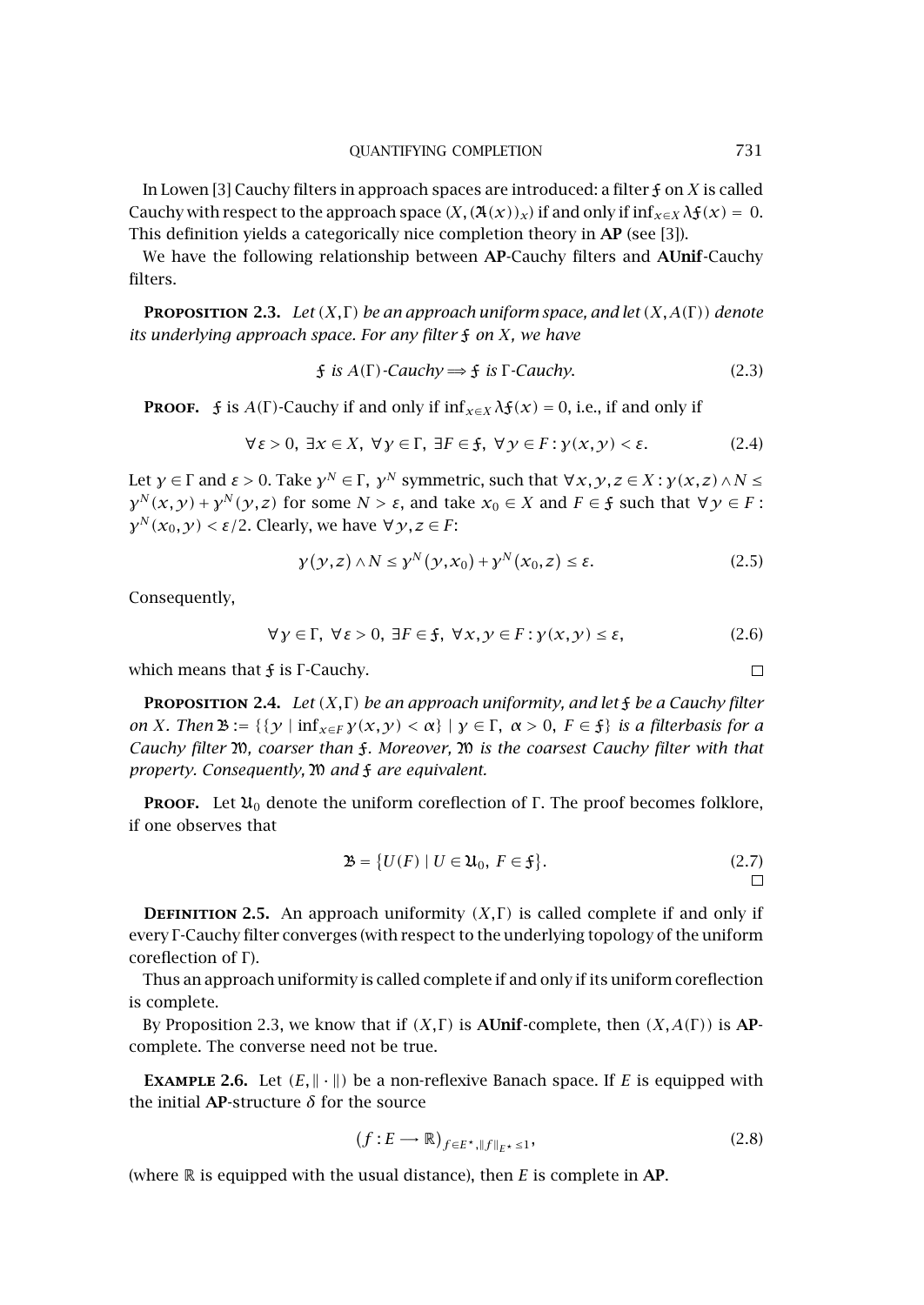However, if *E* is equipped with the initial **AUnif**-structure Γ for the source

$$
(f: E \longrightarrow \mathbb{R})_{f \in E^{\star}, \|f\|_{E^{\star}} \le 1},\tag{2.9}
$$

(where R is equipped with the usual approach uniformity), then *E* is *not* complete in **AUnif**.

Indeed, we know that  $\forall x \in E$ ,  $\forall A \subset E$ 

$$
\delta(x, A) = \sup_{F \in 2^{(E^*)}} \inf_{y \in A} \sup_{f \in F} |f(x) - f(y)|,
$$
\n(2.10)

and therefore the metric coreflection  $d_{\delta}$  is given by  $\forall x, y \in E$ 

$$
d_{\delta}(x, y) = \sup_{F \in 2^{(E^*)}} \sup_{f \in F} |f(x) - f(y)| = ||x - y||. \tag{2.11}
$$

Since *E* is Banach,  $(E, \delta)$  is complete.

By [\[6,](#page-10-0) Proposition 2.16] we know that the uniform coreflection  $\mathfrak{U}_0$  of Γ is initial for the **Unif**-source

$$
(f: E \longrightarrow \mathbb{R})_{f \in E^{\star}, \|f\|_{E^{\star}} \le 1},\tag{2.12}
$$

(where R is equipped with the usual uniformity). Let  $B := \{x \in E \mid ||x|| \le 1\}$ . Then *f*(*B*) ⊂ [-1,1], which is totally bounded. Thus *B* is totally bounded. However, *B* is not compact, since *E* is non-reflexive, hence *B* is not complete. Therefore *(E,* Γ *)* is not complete.

**3. Completion.** By [Proposition 2.4,](#page-2-0) it makes sense to define  $\hat{X}$  to be the set of all minimal Cauchy filters on *X*.

**PROPOSITION** 3.1. *Let*  $(X, \Gamma)$  *be an approach uniformity. If*  $\gamma \in \Gamma$ *, define*  $\forall \mathfrak{N}, \mathfrak{N} \in \hat{X}$ 

$$
\hat{\mathbf{y}}(\mathfrak{N}, \mathfrak{N}) := \inf_{F \in \mathfrak{N} \cap \mathfrak{N}} \sup_{x, y \in F} \mathbf{y}(x, y). \tag{3.1}
$$

*Then*  $\hat{\Gamma}$  :=  $\{\{\hat{\gamma} \mid \gamma \in \Gamma, \gamma \text{ symmetric}\}\}\$  *is an approach uniformity on*  $\hat{X}$ *.* 

**PROOF.** The fact that  $\hat{\Gamma}$  is an ideal follows from the observation that  $\forall y_1, y_2 \in \Gamma$ :  $\hat{\gamma}_1 \vee \hat{\gamma}_2 \leq \widehat{\gamma_1 \vee \gamma_2}.$ 

(AU1) Let *γ* ∈ Γ and  $\mathfrak{W}$  ∈  $\hat{X}$ . Since  $\mathfrak{W}$  is Cauchy, we have that  $∀ ε > 0$ , ∃F ∈  $\mathfrak{W}$ :  $\theta_{F \times F} + \varepsilon \geq \gamma$ . Therefore  $\hat{\gamma}(m, m) = \inf_{F \in \mathfrak{M}} \sup_{x, y \in F} \gamma(x, y) = 0$ .

(AU2) This is obvious.

(AU3) Let  $\gamma \in \Gamma$  and  $N < \infty$ . Then there is some  $\gamma^N \in \Gamma$  such that  $\forall x, y, z \in X$ :  $\gamma(x, z) \wedge N \leq \gamma^N(x, y) + \gamma^N(y, z)$ . We shall prove that  $\forall \mathfrak{N}, \mathfrak{N}, f \in \hat{X} : \hat{\gamma}( \mathfrak{N}, \mathfrak{N}) \wedge N \leq \gamma^N(y, z)$  $\hat{\gamma}^N(\mathfrak{M},\mathfrak{f})+\hat{\gamma}^N(\mathfrak{f},\mathfrak{M})$ . Let  $F_1 \in \mathfrak{f} \cap \mathfrak{M}$  and  $F_2 \in \mathfrak{f} \cap \mathfrak{M}$ . Then  $F := F_1 \cup F_2 \in \mathfrak{M} \cap \mathfrak{M}$ . Since *F*<sub>1</sub> ∩ *F*<sub>2</sub> ≠  $\emptyset$ , we have that

$$
\sup_{x,y \in F} \gamma(x,y) \wedge N \le \sup_{x,z \in F_1} \gamma^N(x,z) + \sup_{z,y \in F_2} \gamma^N(z,y),
$$
\n(3.2)

 $\Box$ 

and therefore

$$
\inf_{F \in 20 \cap \mathfrak{M}} \sup_{x, y \in F} \gamma(x, y) \wedge N \le \inf_{F_1 \in \mathfrak{f} \cap \mathfrak{W}} \sup_{x, z \in F_1} \gamma^N(x, z) + \inf_{F_2 \in \mathfrak{f} \cap \mathfrak{M}} \sup_{z, y \in F_2} \gamma^N(z, y). \tag{3.3}
$$

(AU4) This follows from the observation that  $\forall y \in \Gamma : \hat{y}^s = \hat{y}^s$ .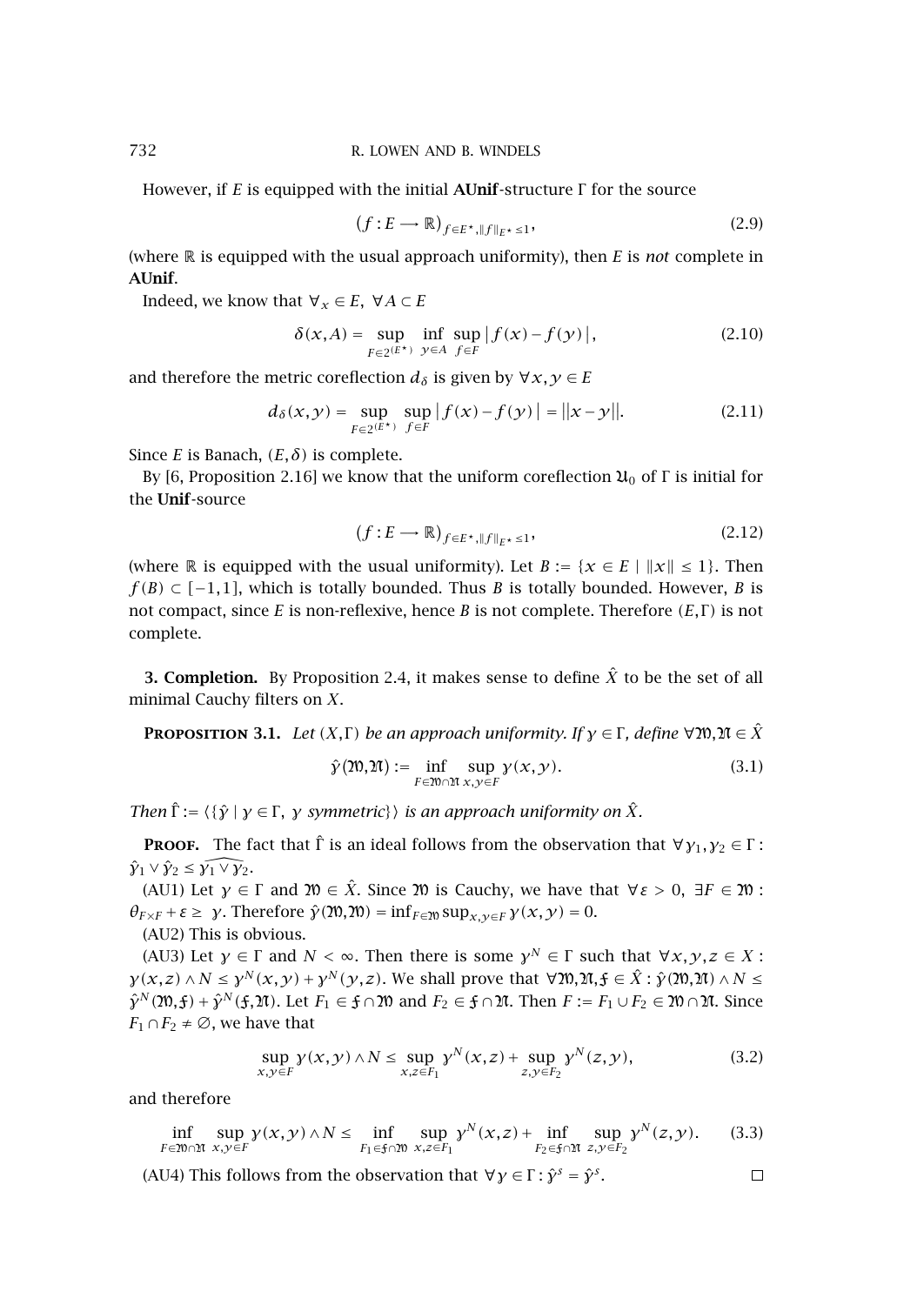<span id="page-4-0"></span>The approach uniformity  $(\hat{X}, \hat{\Gamma})$  in the previous proposition is called the *completion* of *(X,* Γ *)*. We have the following obvious relationship between the completion of the uniform coreflection, and the uniform coreflection of the completion.

**PROPOSITION** 3.2. *If*  $(\mathfrak{U}_{\varepsilon})_{\varepsilon}$  *and*  $(\hat{\mathfrak{U}}_{\varepsilon})_{\varepsilon}$  *are the towers of*  $(X,\Gamma)$  *and*  $(\hat{X},\hat{\Gamma})$  *respectively, then*  $(\hat{\mathfrak{U}})_0$  *coincides with the uniform completion*  $\hat{\mathfrak{U}}_0$  *of*  $\mathfrak{U}_0$ *.* 

**Proof.** We see that

$$
(\hat{\mathfrak{U}})_0 = \langle \{ \{ \hat{y} < \alpha \} \mid \hat{y} \in \hat{\Gamma}, \alpha > 0 \} \rangle
$$
\n
$$
= \langle \{ (20, 20) \mid \exists F \in 20 \cap 20, \forall a, b \in F : y(a, b) < \alpha \} \rangle
$$
\n
$$
= \langle \{ (20, 20) \mid \exists F \in 20 \cap 20 : F \times F \subset \{ y < \alpha \} \} \rangle
$$
\n
$$
= \hat{\mathfrak{U}}_0.
$$
\n
$$
\Box
$$

From now on we can write  $\hat{\mathfrak{U}}_0$  without ambiguity.

Before we move on, we check that completion behaves nicely with respect to bases. An ideal basis  $\mathbb{D}$  in  $[0, \infty]^{X \times X}$  is called a basis for  $\Gamma$ , if  $\mathbb{D}$  satisfies (AU1), (AU2), and (AU4) and

$$
\Gamma = \langle \mathbb{D} \rangle := \Big\{ \xi \in [0, \infty]^{X \times X} \mid \forall \, \varepsilon > 0, \ \forall N < \infty : \exists \, \gamma_{\varepsilon}^N \in \mathbb{D} : \xi \wedge N \leq \gamma_{\varepsilon}^N + \varepsilon \Big\}. \tag{3.5}
$$

**PROPOSITION** 3.3. *If*  $\langle \Phi \rangle = \Gamma$ , then  $\langle \{\hat{d} \mid d \in \mathbb{D}\}\rangle = \hat{\Gamma}$ .

**Proof.** This is a direct consequence of the fact that  $\forall y, \xi \in [0, \infty]^{X \times X}$ ,  $\forall \xi > 0$ , ∀*N <* ∞:

$$
\xi \wedge N \le \gamma + \varepsilon \Longrightarrow \hat{\xi} \wedge N \le \hat{\gamma} + \varepsilon. \tag{3.6}
$$

If  $x \in X$ , then let  $\mathfrak{v}_x$  denote the neighbourhoodfilter of x with respect to the underlying topology of the uniform coreflection.

**Proposition 3.4.** *Let (X,* Γ *) be an approach uniformity. Then*

$$
i: (X, \Gamma) \longrightarrow (\hat{X}, \hat{\Gamma}) \qquad x \longmapsto \mathfrak{v}_x \tag{3.7}
$$

*is initial, and i(X) is dense in X*ˆ*. Moreover, if (X,* Γ *) is Hausdorff, then i is an embedding.*

**PROOF.** It is well-known (cf. [\[10\]](#page-10-0)) that  $\forall x \in X : \mathfrak{v}_x$  is a minimal Cauchy filter, and therefore *i* is well-defined; and also, that  $i(X)$  is dense in  $\hat{X}$ .

In order to show that Γ is the initial structure, first notice that if  $\gamma \in \Gamma$ , then  $\forall x, y \in X$ :

$$
\hat{\gamma} \circ (i \times i)(x, y) = \hat{\gamma}(\mathfrak{V}_x, \mathfrak{V}_y) = \inf_{F \in \mathfrak{V}_x \cap \mathfrak{V}_y} \sup_{a, b \in F} \gamma(a, b).
$$
 (3.8)

Let  $\gamma \in \Gamma$  be bounded. Let  $\tilde{\gamma} \in \Gamma$  be such that  $\forall x, y, z, u \in X : \gamma(x, u) \leq \tilde{\gamma}(x, y) + \Gamma(x, y)$  $\tilde{\gamma}(y, z) + \tilde{\gamma}(z, u)$ . We shall prove that

 $(1)$   $\gamma \leq \hat{\gamma} \circ (i \times i)$ .

(2) *γ*ˆ◦*(i*×*i)* ≤ *γ*˜.

**PROOF OF (1).** Let  $x, y \in X$ . Suppose  $\hat{y} \circ (i \times i)(x, y) < M \in \mathbb{R}^+$ , then there is some *F* ∈  $\mathfrak{v}_x \cap \mathfrak{v}_y$  such that  $\forall a, b \in F$  :  $\gamma(a, b) < M$ . Since  $\{x, y\} \subset F$ , this means that  $\gamma(x,y) < M$ .  $\Box$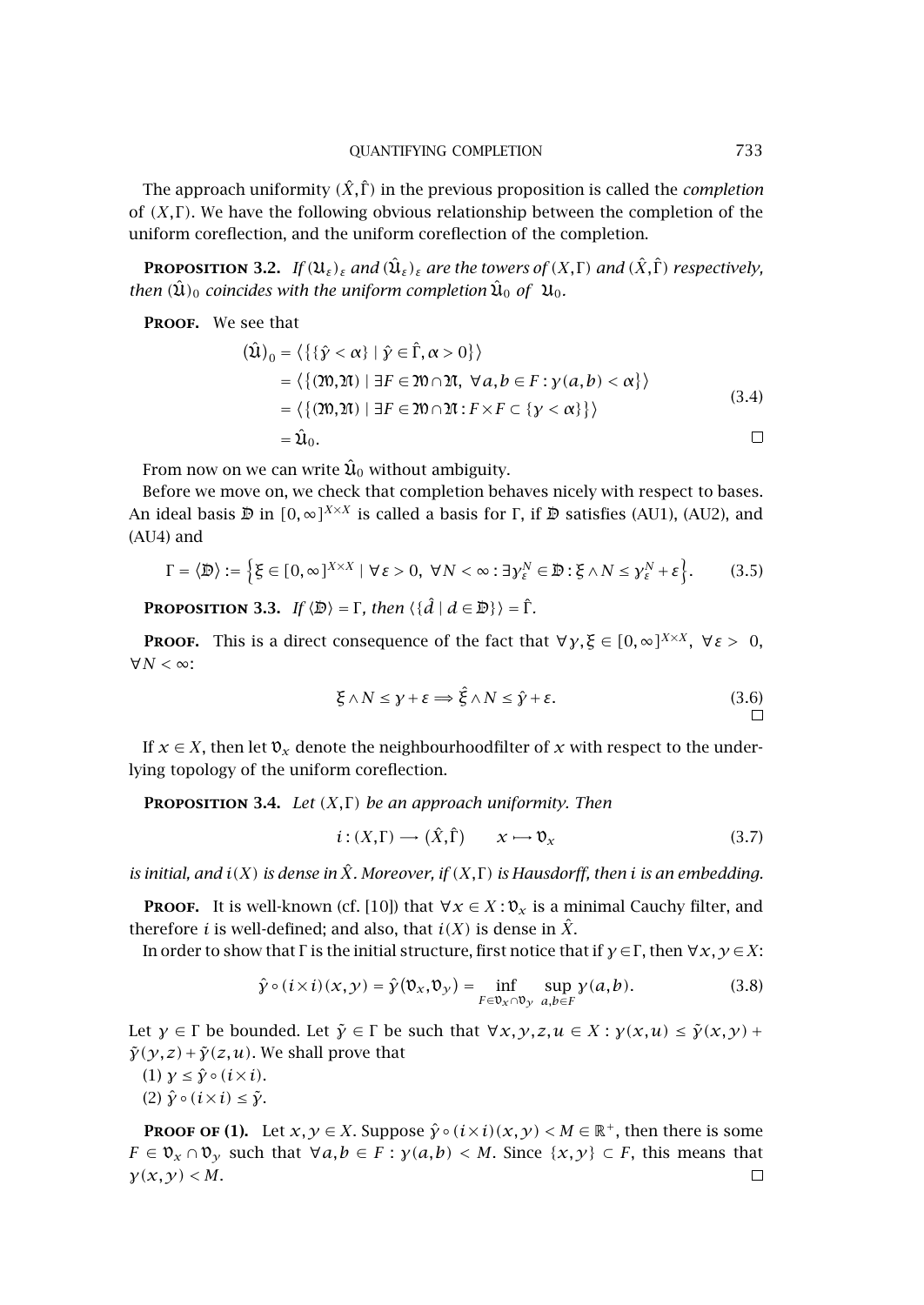**PROOF OF (2).** Let  $x, y \in X$  and  $\varepsilon > 0$ . Put  $F := \{z \in X \mid \tilde{y}(x, z) < \varepsilon/2 \text{ or } \tilde{y}(y, z) < \varepsilon/2 \text{ or } \tilde{y}(y, z) < \varepsilon/2 \text{ or } \tilde{y}(z, z) < \varepsilon/2 \text{ or } \tilde{y}(z, z) < \varepsilon/2 \text{ or } \tilde{y}(z, z) < \varepsilon/2 \text{ or } \tilde{y}(z, z) < \varepsilon/2 \text{ or } \tilde{y}(z, z$  $\varepsilon/2$ }  $\in \mathfrak{V}_x \cap \mathfrak{V}_y$ . Let  $a, b \in F$ .

• If  $\tilde{\gamma}(x,a) < \varepsilon/2$  and  $\tilde{\gamma}(x,b) < \varepsilon/2$ , then  $\gamma(a,b) \leq \tilde{\gamma}(a,x) + \tilde{\gamma}(x,b) < \varepsilon$ .

• If  $\tilde{\gamma}(y,a) < \varepsilon/2$  and  $\tilde{\gamma}(y,b) < \varepsilon/2$ , then also  $\gamma(a,b) < \varepsilon$ .

• If  $\tilde{\gamma}(x,a) < \varepsilon/2$  and  $\tilde{\gamma}(y,b) < \varepsilon/2$ , then  $\gamma(a,b) \leq \tilde{\gamma}(a,x) + \tilde{\gamma}(x,y) + \tilde{\gamma}(y,b) \leq$  $\tilde{\gamma}(x,y) + \varepsilon$ .

 $\Box$ 

 $\Box$ 

• If 
$$
\tilde{y}(x, b) < \varepsilon/2
$$
 and  $\tilde{y}(y, a) < \varepsilon/2$ , then  $y(a, b) \leq \tilde{y}(x, y) + \varepsilon$  too.

In any case  $\sup_{a,b\in F} \gamma(a,b) \leq \tilde{\gamma}(x,y) + \varepsilon$ , and thus  $\hat{\gamma} \circ (i \times i) \leq \tilde{\gamma} + \varepsilon$ , which by arbitrariness of *ε* proves the claim.

If *(X, Γ)* is Hausdorff, then for all  $x \neq y : v_x \neq v_y$  and therefore *i* is an embedding.  $\Box$ 

Now we have to prove that a completion really is complete.

**PROPOSITION 3.5.** *Let*  $(X, \Gamma)$  *be an approach uniformity. Then*  $(\hat{X}, \hat{\Gamma})$  *is a complete approach uniform space.*

PROOF. This is a consequence of [Proposition 3.2.](#page-4-0)

**Proposition 3.6.** *Let (Y ,*Ψ*) be a Hausdorff complete approach uniformity. If f* :  $(X,\Gamma) \rightarrow (Y,\Psi)$  *is a uniform contraction, then there is a unique uniform contraction*  $\hat{f}$  :  $(\hat{X}, \hat{\Gamma}) \rightarrow (Y, \Psi)$  *such that*  $\hat{f} \circ i = f$ .

**PROOF.** If  $(\mathcal{U}_{\varepsilon})_{\varepsilon}$  and  $(\mathcal{V}_{\varepsilon})_{\varepsilon}$  are the towers of  $\Gamma$  and  $\Psi$  respectively, then  $f:(X,\mathcal{U}_0)\to$  $(X, \mathfrak{v}_0)$  is uniformly continuous and  $(Y, \mathfrak{v}_0)$  is a Hausdorff complete uniform space. It is well-known that there is a unique  $\hat{f}:(\hat{X},\hat{\mathfrak{U}}_0)\to(Y,\mathfrak{v}_0)$  uniformly continuous such that  $\hat{f} \circ i = f$ . In fact we know that for all  $\mathfrak{W} \in \hat{X} : \hat{f}(\mathfrak{W}) = \lim f(\mathfrak{V}_{\mathfrak{W}} | X)$ . We shall prove that  $\hat{f}$  is a uniform contraction. To that end, let  $\psi \in \Psi;$  we shall show that  $\psi \circ (\hat{f} \times \hat{f}) \in \hat{\Gamma}$ .

Recall that if  $20$  is a Cauchy-filter, then

$$
\forall y \in \Gamma, \ \forall \alpha > 0, \ \forall F \in M, \ \exists x \in F, \ \exists M \in \mathfrak{W} \cap \mathfrak{V}_x, \ \forall a, b \in M : \gamma(a, b) < \alpha. \tag{3.9}
$$

Let  $\mathfrak{X}, \mathfrak{X} \in \hat{X}$  and let  $\varepsilon > 0$ . We have that  $f(\mathfrak{V}_{\mathfrak{Y}} | X) \to \hat{f}(\mathfrak{X}),$  i.e.,  $f(\mathfrak{V}_{\mathfrak{Y}} | X) \supset$  $\mathfrak{A}(\hat{f}(\mathfrak{A}))$ . Since

$$
f(\mathfrak{v}_{\mathfrak{w}} | X) = \langle \{ \{ f(x) \mid \hat{y}(\mathfrak{w}, \mathfrak{v}_{x}) < \alpha \} \mid y \in \Gamma, \ \alpha > 0 \} \rangle
$$
\n
$$
\mathfrak{M}(\hat{f}(\mathfrak{w})) = \langle \{ \{ y \mid \psi(\hat{f}(\mathfrak{w}, y)) < \beta \} \mid \psi \in \Psi, \ \beta > 0 \} \rangle,
$$
\n
$$
(3.10)
$$

we find that

$$
\forall \beta > 0, \ \forall \psi \in \Psi, \ \exists \alpha_1 > 0, \ \exists \gamma_1 \in \Gamma, \ \forall x \in X : \gamma_1(\mathfrak{N}, \mathfrak{V}_x) < \alpha_1 \Rightarrow \psi(\hat{f}(\mathfrak{N}), f(x)) < \beta. \tag{3.11}
$$

Analogously we have that

$$
\forall \beta > 0, \ \forall \psi \in \Psi, \ \exists \alpha_2 > 0, \ \exists \gamma_2 \in \Gamma, \ \forall \, x \in X : \gamma_2(\mathfrak{M}, \mathfrak{V}_x) < \alpha_2 \Rightarrow \psi(\hat{f}(\mathfrak{M}), f(x)) < \beta. \tag{3.12}
$$

<span id="page-5-0"></span>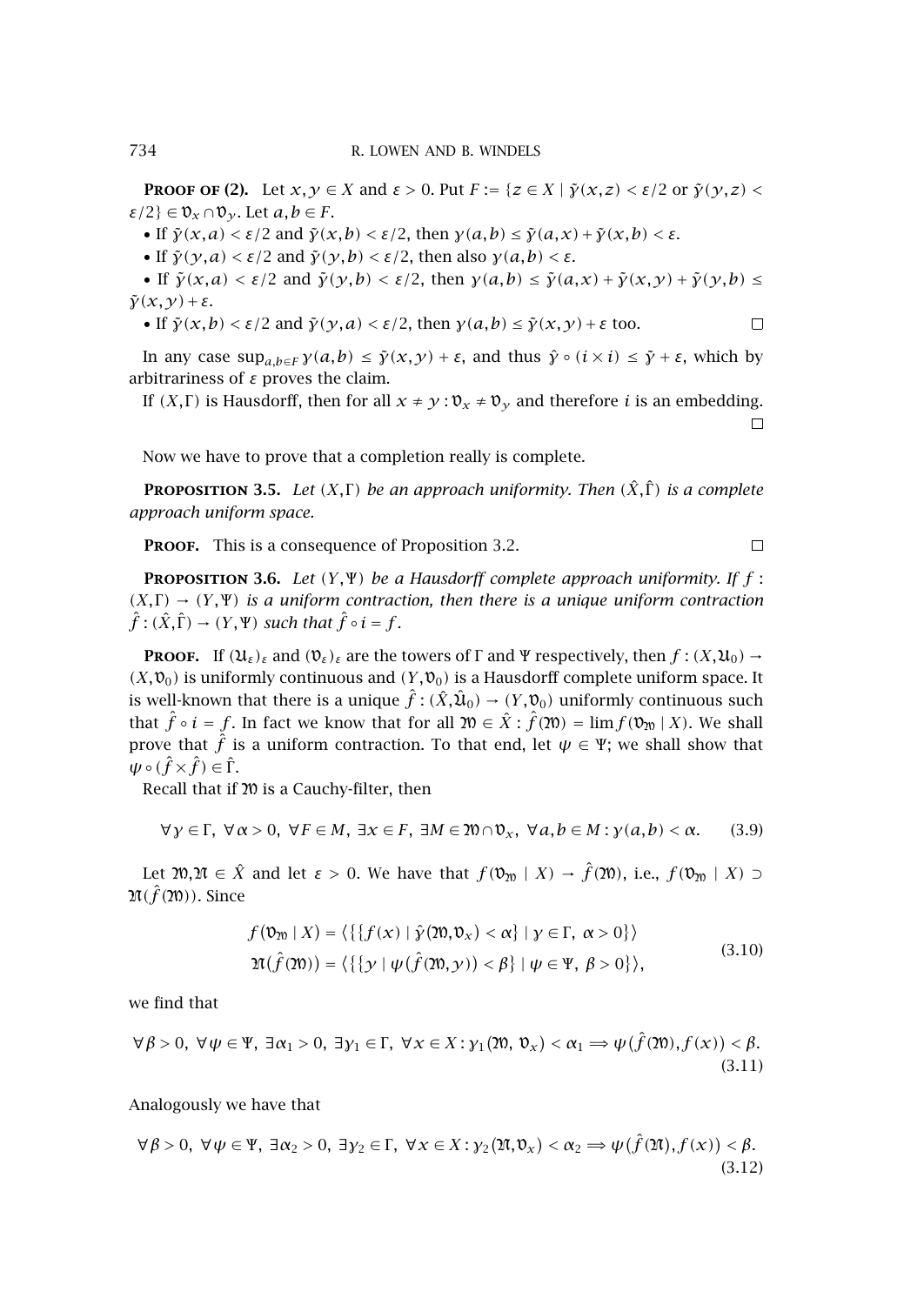<span id="page-6-0"></span>Let  $\tilde{\psi} \in \Psi$  such that  $\forall x, y, z, u \in Y : \psi(x, u) \leq \tilde{\psi}(x, y) + \tilde{\psi}(y, z) + \tilde{\psi}(z, u)$ . Then we obtain that there exist *α >* 0 and *γ* ∈ Γ such that for all *x* ∈ *X*:

$$
\hat{\gamma}(\mathfrak{M},\mathfrak{v}_x) < \alpha \Longrightarrow \tilde{\psi}(\hat{f}(\mathfrak{M}),f(x)) < \frac{\varepsilon}{2}, \qquad \hat{\gamma}(\mathfrak{M},\mathfrak{v}_x) < \alpha \Longrightarrow \tilde{\psi}(\hat{f}(\mathfrak{M}),f(x)) < \frac{\varepsilon}{2}.\tag{3.13}
$$

From [\(3.9\)](#page-5-0) we deduce that  $\forall F \in \mathfrak{W} \cap \mathfrak{X}$ :

$$
\exists x_1 \in F : \hat{\mathbf{y}}(\mathfrak{M}, \mathfrak{V}_{x_1}) < \alpha, \qquad \exists x_2 \in F : \hat{\mathbf{y}}(\mathfrak{M}, \mathfrak{V}_{x_2}) < \alpha,\tag{3.14}
$$

and thus

$$
\exists x_1 \in F : \tilde{\psi}(\hat{f}(\mathfrak{M}), f(x_1)) < \frac{\varepsilon}{2}, \qquad \exists x_2 \in F : \tilde{\psi}(\hat{f}(\mathfrak{M}), f(x_2)) < \frac{\varepsilon}{2}.
$$
 (3.15)

Then

$$
\psi(\hat{f}(\mathfrak{A})), \hat{f}(\mathfrak{A})) \leq \tilde{\psi}(\hat{f}(\mathfrak{A})), f(x_1)) + \tilde{\psi}(f(x_1), f(x_2)) + \tilde{\psi}(f(x_2), \hat{f}(\mathfrak{A}))
$$
  
\n
$$
\leq \tilde{\psi}(f(x_1), f(x_2)) + \varepsilon \leq \sup_{a,b \in F} \tilde{\psi}(f(a), f(b)) + \varepsilon.
$$
\n(3.16)

Thus

$$
\psi \circ (\hat{f} \times \hat{f}) \cdot (\mathfrak{W}, \mathfrak{M}) \le \inf_{F \in \mathfrak{W} \cap \mathfrak{M}} \sup_{a, b \in F} \tilde{\psi} \circ (f \times f) \cdot (a, b) + \varepsilon. \tag{3.17}
$$

Since  $\tilde{\psi}\circ(f\times f)\in\Gamma$  and by arbitrariness of *ε*, we conclude that  $\psi\circ(\hat{f}\times\hat{f})\in\hat{\Gamma}$ .  $\Box$ 

Let **cAUnif** denote the full subcategory of **AUnif** consisting of all complete Hausdorff approach uniformities.

**Corollary 3.7. cAUnif** *is a reflective subcategory of* **AUnif**.

## **4. Examples**

**4.1. Extensions of pseudo-metrics.** Any collection  $\mathbb{D}$  of pseudo-metrics that is closed under the formation of finite suprema, is a basis for some approach uniformity Γ . In that case, we call D a *uniform gauge* for Γ . We already noticed [\[Proposition 3.3\]](#page-4-0) that if  $\mathbb D$  is a uniform gauge for Γ, then  $\mathbb D := \{\hat d \mid d \in \mathbb D\}$  is a basis for  $\hat \Gamma$ . As a matter of fact,  $\tilde{\mathbb{D}}$  is a uniform gauge too. Moreover,  $\tilde{\mathbb{D}}$  consists of the unique uniformly continuous extensions of the pseudo-metrics in  $\mathbb{D}$  from *X* × *X* to  $\hat{X}$  ×  $\hat{X}$ .

**PROPOSITION 4.1.** *Let*  $(X, \Gamma)$  *be an approach uniformity and let*  $d \in \Gamma$  *be a pseudometric. Then*  $\forall$ 20,2 $\mathfrak{A} \in \hat{X}$ *:* 

$$
\hat{d}(\mathfrak{N}, \mathfrak{N}) = \sup_{M \in \mathfrak{N}} \sup_{N \in \mathfrak{N}} d(M, N). \tag{4.1}
$$

**PROOF.** Let  $M \in \mathfrak{M}$ ,  $N \in \mathfrak{M}$ ,  $F \in \mathfrak{M} \cap \mathfrak{N}$ . Since  $N \cap F \neq \emptyset$  and  $M \cap F \neq \emptyset$  it is apparent that

$$
\forall \varepsilon > 0, \exists p \in N, \exists q \in M : d(p,q) \le \sup_{x,y \in F} d(x,y) + \varepsilon. \tag{4.2}
$$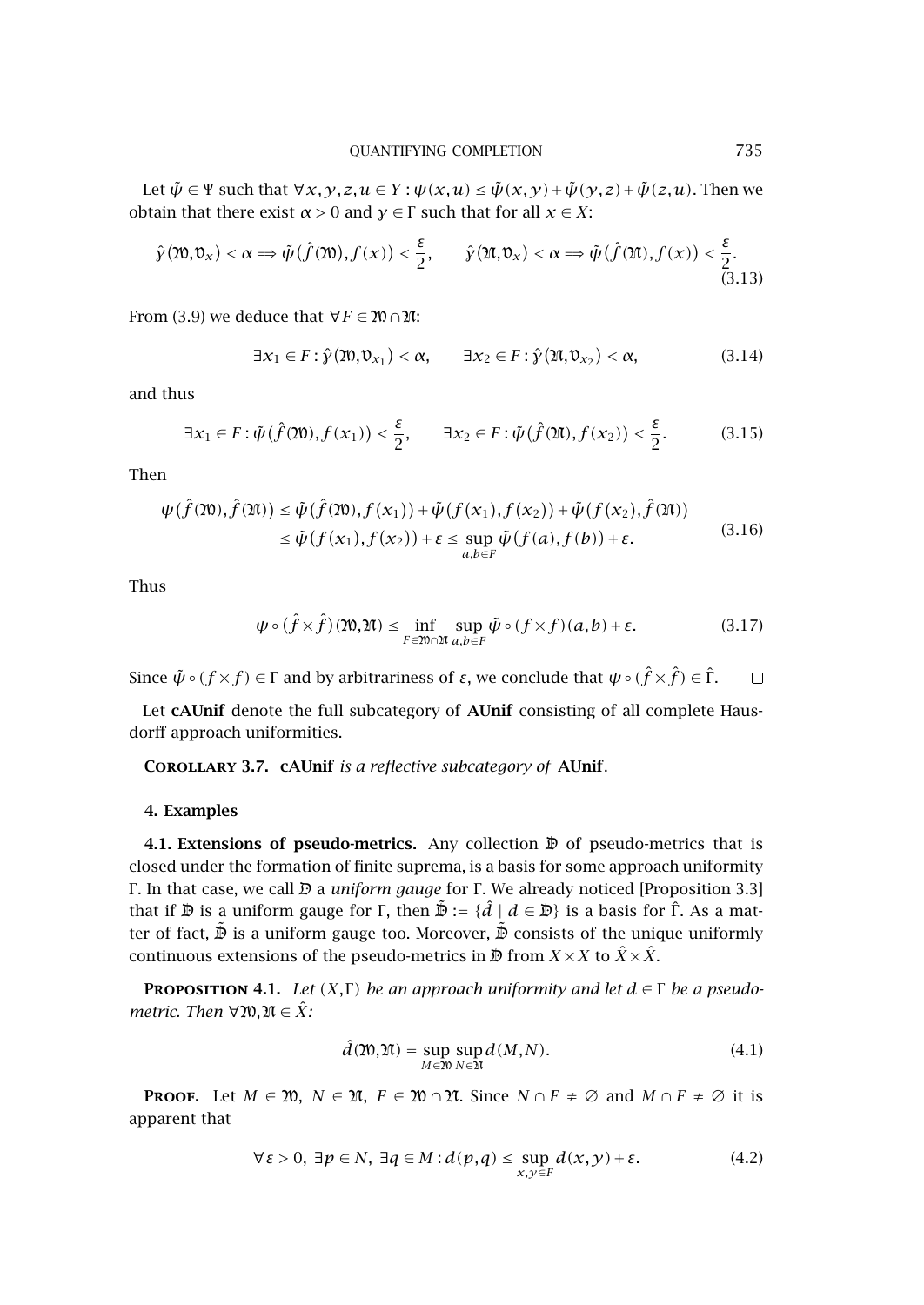This is equivalent to the fact that

$$
\inf_{p \in N} \inf_{q \in M} d(p,q) \le \sup_{x,y \in F} d(x,y) \tag{4.3}
$$

and therefore we have that

$$
\sup_{M \in \mathfrak{W}} \sup_{N \in \mathfrak{M}} \inf_{\varrho \in N} \inf_{q \in M} d(p,q) \le \inf_{F \in \mathfrak{W} \cap \mathfrak{A}} \sup_{\mathcal{A}} d(x,y). \tag{4.4}
$$

Conversely, let  $\varepsilon > 0$  and choose  $M \in \mathfrak{N}$  and  $N \in \mathfrak{N}$  such that  $\sup_{x,y \in M} d(x,y)$ *ε/*2 and sup<sub>*x*,  $y \in N$ </sub>  $d(x, y) < \varepsilon/2$ . If  $F := M \cup N$ , then  $\forall x, y \in F$ ,  $\forall p \in M$ ,  $\forall q \in N$ :  $d(x,y) \leq d(p,q) + \varepsilon$  since

- If  $(x, y) \in N \times N$  or  $(x, y) \in M \times M$  then this is trivial.
- If  $x \in M$  and  $y \in N$ , then

$$
d(x, y) \le d(x, p) + d(p, q) + d(q, y) \le \frac{\varepsilon}{2} + d(p, q) + \frac{\varepsilon}{2}.
$$
 (4.5)

Thus

$$
\inf_{F \in 20 \cap \mathfrak{M}} \sup_{x, y \in F} d(x, y) \le \sup_{M \in 20} \sup_{N \in \mathfrak{M}} \inf_{p \in N} \inf_{q \in M} d(p, q). \tag{4.6}
$$

**4.2. Metric and uniform approach uniformities.** The categories **pMET** and **Unif** also allow a nice completion theory (cf. [\[8\]](#page-10-0) for metric spaces, [\[10\]](#page-10-0) for uniform spaces). As a matter of fact, the completion theory in **AUnif** generalizes these constructions.

**PROPOSITION 4.2.** (a) Let  $(X,\Gamma)$  be a metric approach uniform space,  $\Gamma = \Gamma(d)$ *. Then*  $\hat{\Gamma} = \Gamma(\hat{d})$ .

(b) Let  $(X, \Gamma)$  be a uniform approach uniform space,  $\Gamma = \Gamma(\mathfrak{U})$ . Then  $\hat{\Gamma} = \Gamma(\hat{\mathfrak{U}})$ .

PROOF. Part (a) is a special case of [Proposition 4.1.](#page-6-0) Part (b) is a direct consequence of [Proposition 3.2.](#page-4-0)  $\Box$ 

**4.3. Initial structures.** In this section, we show that, as in **Unif**, completion commutes with the formation of subspaces and products.

**PROPOSITION 4.3.** *Let*  $(f_i : X \to Y_i)_{i \in I}$  *be an initial* **AUnif***-source.* (1) *The source of canonical extensions*  $(\hat{f}_i : \hat{X} \to \hat{Y}_i)_{i \in I}$  *is initial too.* 

(2) If  $j_i: Y_i \to \hat{Y}_i$  are the canonical injections and if

$$
e: X \longrightarrow \prod_{i \in I} \hat{Y}_i : x \longrightarrow (j_i \circ f_i(x))_{i \in I}, \tag{4.7}
$$

*then*  $\hat{X} \cong \overline{e(X)}$ *.* 

**PROOF.** The (categorical) proof (e.g., [\[9\]](#page-10-0)) of the equivalent statements in Unif, can be imitated.  $\Box$ 

**PROPOSITION 4.4.** *If Y is a subspace of X in* **AUnif**, then  $\hat{Y} = \text{cl}_{\hat{X}}(Y)$ .

**PROOF.** Apply Proposition 4.3(2) to the embedding  $i: Y \rightarrow X$ .

<span id="page-7-0"></span>

 $\Box$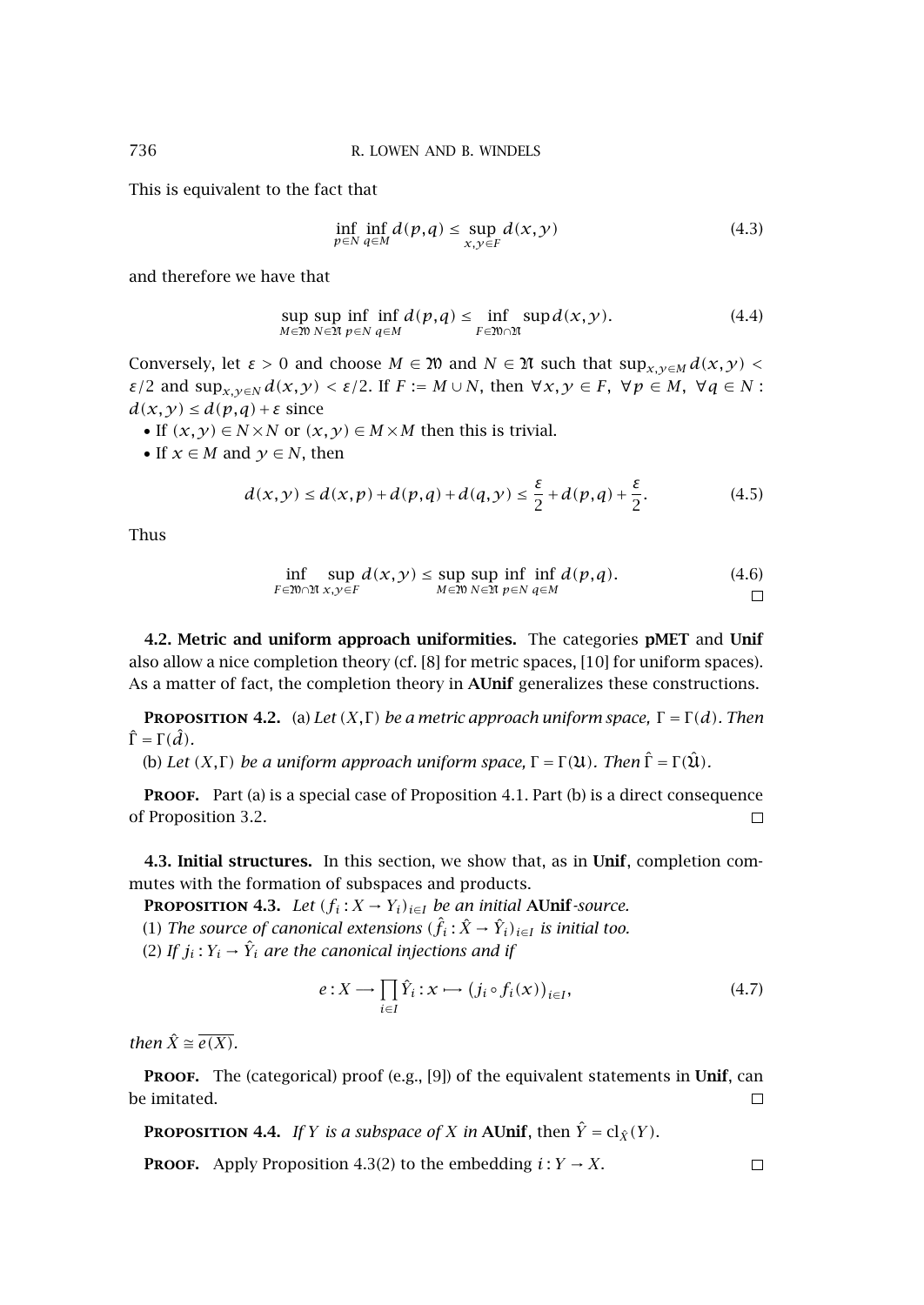**PROPOSITION 4.5.**  $\widehat{\prod_{i \in I} Y_i} = \prod_{i \in I} \hat{Y}_i$ .

**PROOF.** Since the source of projections  $(pr_i : \prod Y_i \rightarrow Y_i)_{i \in I}$  is initial, we have by [Proposition 4.3\(](#page-7-0)2), that (closures with respect to  $\prod \hat{Y}_i$ )

$$
\widehat{\prod Y_i} = \overline{e\left(\prod Y_i\right)} = \overline{\prod Y_i} = \prod \hat{Y}_i. \tag{4.8}
$$

**4.4. Hyperspaces.** Let  $(X, d)$  be a metric space. In [\[6\]](#page-10-0) it was shown that the hyperspace  $CL(X) := \{A \subset X \mid A \text{ closed}\}\$ allows a natural approach uniformity generated by the  $\infty p$ -metrics  $\{d_H \mid H \in 2^{(X)}\}$ , where  $\forall A, B \in CL(X)$ :

$$
d_H(A, B) := \sup_{x \in H} |d(x, A) - d(x, B)|.
$$
 (4.9)

Its uniform coreflection is the Wijsman uniformity (see [\[1\]](#page-10-0)). We shall show that  $CL(\hat{X}) = \widehat{CL(X)}$  $CL(X)$ .

**LEMMA 4.6.** Let *X* be a metric space. Then CL(*X*) is a dense subspace of CL( $\hat{X}$ ) in **AUnif***.*

**PROOF.** In [\[7,](#page-10-0) Theorem 1.5], it is shown that  $i: CL(X) \to CL(\hat{X}): A \to cl_{\hat{X}}A$  is a dense embedding in **Unif**. We only need to show that  $CL(X)$  carries the **AUnif**-subspace structure with respect to this embedding. Let *d* denote the metric on *X*, and let  $\hat{d}$  be the metric completion.

The initial approach uniformity for the singleton source *i* is generated by  $\infty p$ metrics of the form

$$
d_K \circ (i \times i)(A, B) = \sup_{x \in K} |\hat{d}(x, \mathrm{cl}_{\hat{X}}(A)) - \hat{d}(x, \mathrm{cl}_{\hat{X}}(B))|,
$$
(4.10)

where *K* is a finite subset of  $\hat{X}$ . If *K* is a finite subset of  $\hat{X}$  and  $\varepsilon > 0$ , then there exists a finite subset  $H \subset X$  such that  $\forall x \in K$ ,  $\exists y \in H : \hat{d}(x, y) < \varepsilon/2$ . Then  $d_K \circ (i \times i) \leq$ *d<sub>H</sub>* + *ε*. On the other hand, ∀*K* ∈ 2<sup>(*X*)</sup> : *d<sub>K</sub>* ≤ *d*<sub>*i*(*K*)</sub> ∘ (*i* × *i*).  $\Box$ 

**PROPOSITION 4.7.** *Let X be a metric space. Then*  $CL(\hat{X}) = \tilde{CL}(\tilde{X})$ *.* 

**Proof.** First notice that if *Y* is complete, then its Wijsman uniformity (which is the uniform coreflection of CL*(Y )*) is complete by [\[7,](#page-10-0) Theorem 1.5]. Hence CL*(Y )* is complete in **AUnif**. Since  $CL(X)$  is a dense subspace of  $CL(\hat{X})$  (Lemma 4.6), we obtain by [Proposition 4.4](#page-7-0) that  $\widehat{CL(X)}$  is the closure of  $CL(X)$  in  $\widehat{CL(X)} = CL(\hat{X})$ , i.e.,  $\widehat{CL(X)} =$  $CL(\hat{X})$ .  $\Box$ 

**4.5. Compactification.** The Cech-Stone compactification of a topological space can be described in two essentially different ways: as a closed subspace of a product of the unit interval *[*0*,*1*]* and as the underlying topology of the completion of the initial uniformity for all continuous functions into *[*0*,*1*]* (cf. [\[2\]](#page-10-0)).

On the analogy of the former description a compactification in **AP** was defined in [\[4\]](#page-10-0) (or [\[6\]](#page-10-0)) as follows. (Suppose *[*0*,*1*]* is equipped with the usual, i.e., euclidean, approach structure.) If  $(X, \delta)$  is an approach space, then denote

$$
\mathbf{\hat{x}}^{\star}(X) := \{ f : X \to [0,1] \mid f \text{ is a contraction} \}. \tag{4.11}
$$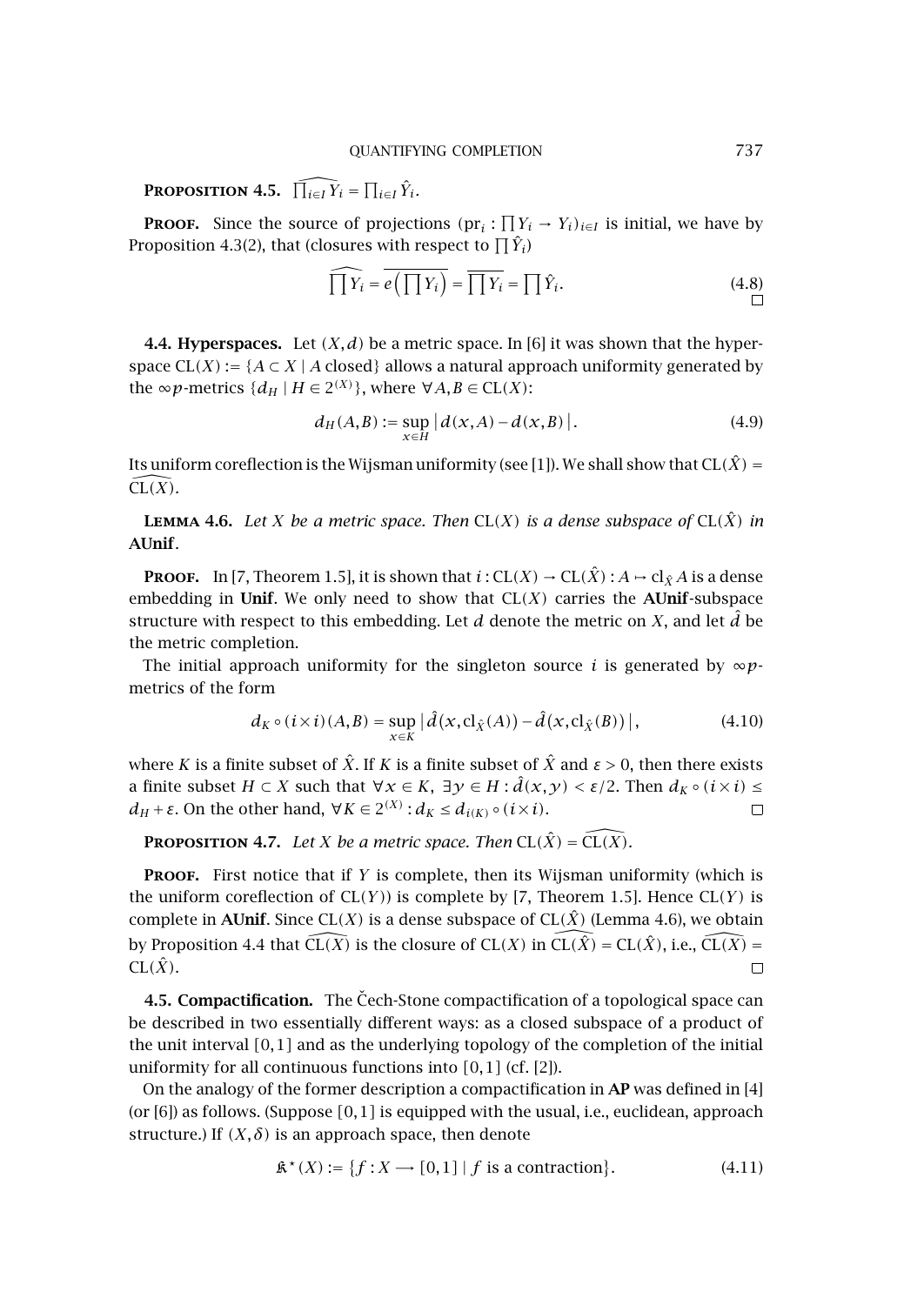Suppose  $X' := \prod_{f \in \mathbb{R}^{\star}(X)}[0,1]$  is equipped with the product distance  $\delta'$ . Consider  $e:(X,\delta) \to (X',\delta'): x \mapsto (f(x))_{f \in \mathbb{R}^*(X)}$  and let  $\beta^*X := \overline{e(X)}$  be equipped with the subspace distance  $\beta^* \delta$ . The space  $(\beta^* X, \beta^* \delta)$  is called the *compactification* of  $(X, \delta)$ . This construction generalizes the Cech-Stone compactification in **Top**.

The alternative description mentioned above can be generalized in the context **AUnif**. (Henceforth, suppose [0, 1] is equipped with the usual, i.e., euclidean, approach uniformity.)

**PROPOSITION 4.8.** *Let*  $(X, \delta)$  *be a Hausdorff uniform approach space. If*  $K^*(X)$  *is the initial approach uniformity for the source*

$$
(f: X \longrightarrow [0,1])_{f \in \mathbb{R}^*(X)},\tag{4.12}
$$

*and*  $\hat{\delta}$  *is the underlying approach space of*  $\widehat{K^*(X)}$ *, then*  $(\hat{X}, \hat{\delta}) = (\beta^* X, \beta^* \delta)$ *.* 

PROOF. By definition, the source

$$
(f: (X, K^*(X)) \longrightarrow [0,1])_{f \in \mathbb{R}^*(X)}.
$$
\n
$$
(4.13)
$$

is initial. By [Proposition 4.3\(](#page-7-0)2) we obtain that  $(\hat{X}, \hat{K^*(X)}) \cong (\overline{e(X)}, \Gamma)$  where  $\Gamma$  is the relativization of product approach uniformity on  $[0,1]^{k^*(X)}$ . Consequently (and using [\[6,](#page-10-0) Proposition 4.1]),

$$
(\hat{X}, \hat{\delta}) = (\hat{X}, A(\widehat{K^*(X)})) \cong (\overline{e(X)}, A(\Gamma)) = (\beta^* X, \beta^* \delta).
$$
 (4.14)

Still on the analogy of the situation in **Top** and **Unif**, we have the following corollary.

**PROPOSITION 4.9.** *Let*  $(X, \delta)$  *be a uniform approach space. Then*  $(X, \delta)$  *is compact if and only if*  $(X, K^*(X))$  *is complete.* 

**4.6. Realcompactification.** If in the above definition of compactification in **AP** [0,1] is replaced by  $\mathbb R$  (equipped with the usual approach structure) and the stars are dropped (in particular  $\mathfrak{K}(X) := \{f : X \to \mathbb{R} \mid f \text{ is a contraction}\}\)$ , then the space *(βX,βδ)* is a generalization of the well-known Hewitt-Nachbin realcompactification in **Top** (cf. [\[2\]](#page-10-0)).

Here too, we have an alternative description in terms of completion.

**PROPOSITION 4.10.** *let*  $(X, \delta)$  *be a Hausdorff uniform approach space. If*  $K(X)$  *is the initial approach uniformity for the source*

$$
(f: X \longrightarrow \mathbb{R})_{f \in \mathbb{R}(X)},\tag{4.15}
$$

*and*  $\hat{\delta}$  *is the underlying approach space of*  $\widehat{K(X)}$ *, then*  $(\hat{X}, \hat{\delta}) = (\beta X, \beta \delta)$ *.* 

**COROLLARY 4.11.** *Let*  $(X, \delta)$  *be a uniform approach space. Then*  $(X, \delta)$  *is realcompact if and only if (X,K(X)) is complete.*